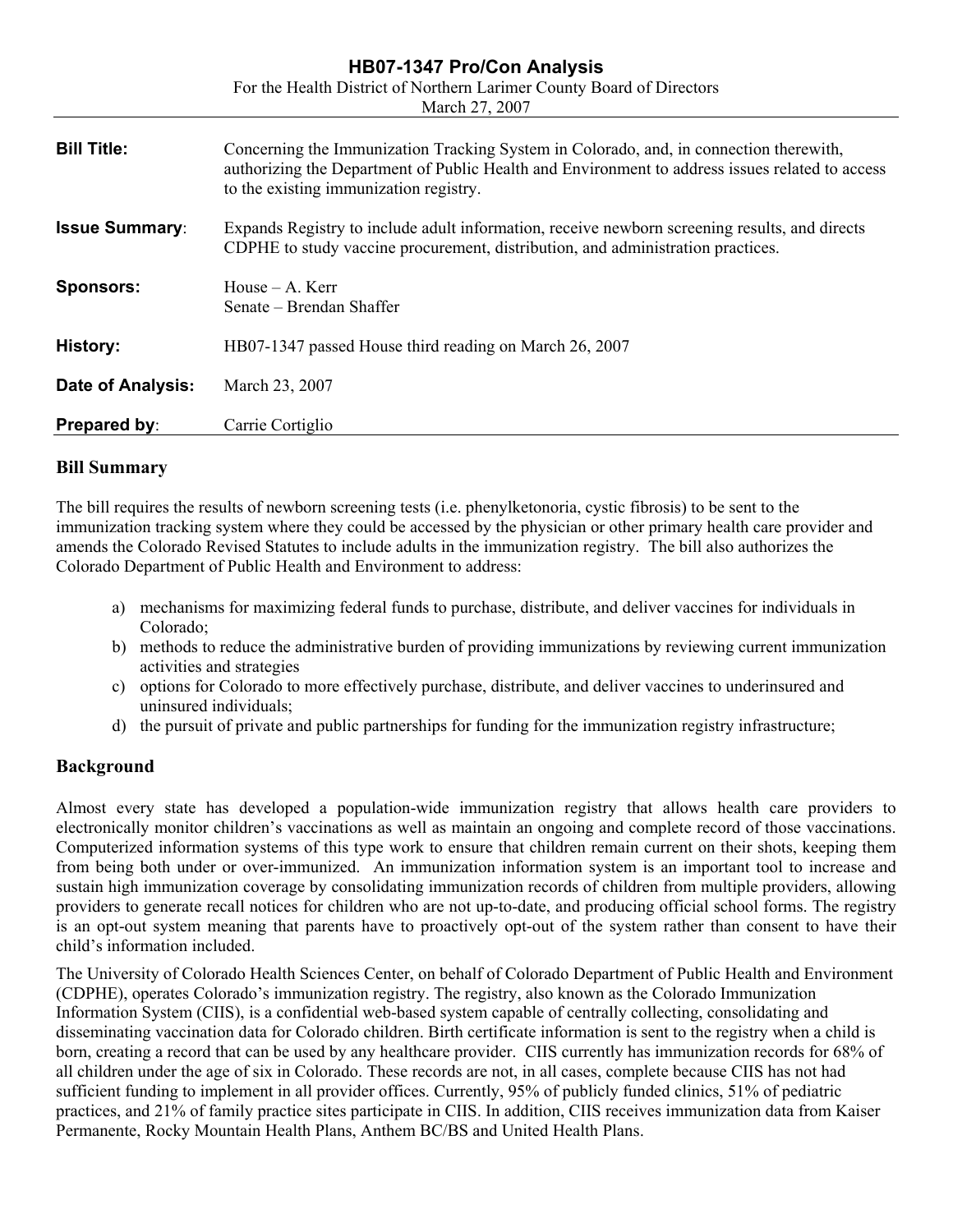The primary sources of funding for the development and operation of CIIS are federal (the annual immunization grant from the Centers for Disease Control, through a contract with the Colorado Department of Public Health and Environment), grants from private foundations (through a contract with the Colorado Children's Immunization Coalition), and in-kind contributions from the University of Colorado Health Sciences Center, integrated health plans and health care providers. The Colorado Legislature appropriated \$250,000 in 2005 and \$386,400 in 2006 to support expansion of CIIS to additional providers and recall of children who have not received recommended immunizations.

Who can access the registry?

- $\bullet$  The child's parent
- The child's physician
- A school or day care where the child is enrolled
- A managed care organization or health insurer where the child is enrolled
- Hospitals
- Organizations that have an agreement with the State of Colorado under the Colorado Immunization Act (The Colorado Department of Health Care)
- Policy and Financing for children enrolled in Medicaid.

## **Why is this issue important?**

The Centers for Disease Control rank vaccination as one of the top ten most effective public health measures in the last 100 years. Despite the proven efficacy of vaccination, childhood immunization rates remain surprisingly low in several regions of the United States. Colorado ranked  $50<sup>th</sup>$  among the states in overall childhood vaccination rates in the 2002 and 2003 National Immunization Surveys (NIS). Colorado still falls below the Healthy People 2010 goal of having 90% of Colorado's children fully immunized in a timely manner. At present, nearly 25% of preschool-aged kids in Colorado have not received all of their routine vaccinations. A study conducted by epidemiologists at The Colorado Children's Hospital determined that hospitalization costs in the state for vaccine-preventable diseases among children in 2004 exceeded \$23 million. $<sup>1</sup>$  $<sup>1</sup>$  $<sup>1</sup>$ </sup>

Historically, the Board has strongly supported the creation, funding, and maintenance of statewide immunization registries, reported to by all providers, with the capacity and permission to perform reminder and recall activities. The Health District's Immunization Outreach program supplies an outreach coordinator for the registry who is charged with improving registry use among Northern Larimer County providers.

## **Reasons to support bill**:

 $\overline{a}$ 

- The registry is an important piece of public health infrastructure with large potential to help in the event of a large outbreak of communicable disease such as pandemic flu. In the event of pandemic flu, a registry containing adult information could track who has received a vaccination, what dose if the vaccine is a two-dose vaccine, how much vaccine should be ordered, and which parts of the population have not been covered giving public health workers information to efficiently use resources and target disease containment efforts.
- The transfer of newborn screening results to the registry will allow providers access to the results in a timely manner. This may have some clinical value such as eliminating the need for a provider to re-do a screening test to get results.
- The capability to enter adult vaccination histories into the registry has the ability to help ensure patients have access to information about their immunization history that may otherwise be forgotten or lost. For example, an adult may receive the three-dose Hep B series as an infection control measure for a job and then change jobs and not remember when he or she was vaccinated resulting in the need to repeat the series.
- Entering adult vaccination histories into the registry would also allow young adults receiving the new HPV vaccine to ensure they have received all three doses at the appropriately timed intervals. For example, a young woman may get one dose at her family doctor's office and then head to college where she would need proof of where she is in the series to get the second and third doses.

<span id="page-1-0"></span><sup>&</sup>lt;sup>1</sup> J. Todd et al, Vaccine-preventable Diseases in Colorado's Children, 2004, State of Health of Colorado's Children, The Children's Hospital, Volume II, Number 1: May 11, 2005